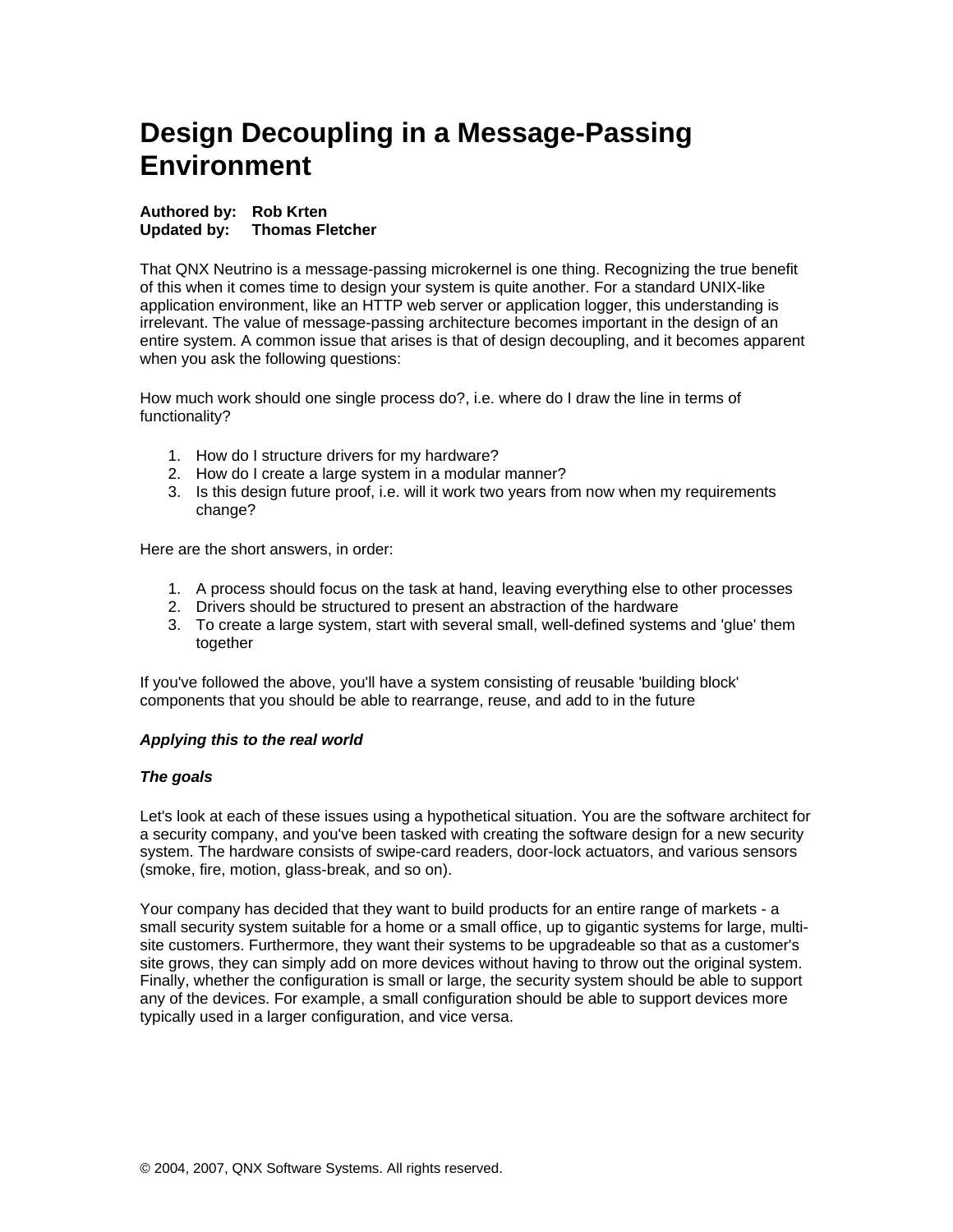### *The plan*

Your first job is to sketch out a high-level architectural overview of the system and decide how to structure the software. Working from your stated goals, the implied requirements are that the system must be capable of supporting various numbers of each of the above devices, distributed across a range of physical areas, and it must be 'future proof' so that you can add new types of sensors, output devices, and so on in the future as your requirements change or as new types of hardware become available (e.g. retinal scanners).

So, the first step is to define the functional breakdown, or determine how much work one single process should do.

If you step back from the security example for a moment and consider a database program, you see some of the same concepts. A database program manages a database - it doesn't worry about the type of medium that the data lives on, nor is it (generally) worried about the organization of that medium, or the partitions on the hard disk, etc. It certainly doesn't care about the SCSI or EIDE disk-driver hardware. In such a system, the database makes use of a set of abstract services supplied by the file system component. As far as the database is concerned, everything else is opaque; it doesn't need to see further down the abstraction chain. The next level, the file system component, makes use of a set of abstract services from the disk driver. Finally, the disk driver controls the hardware. The obvious advantage of this approach is that because the higher levels don't know the details of the lower levels, you can substitute the lower levels with different implementations, provided that the well-defined interfaces are maintained.

If you consider this in light of the security system, you can immediately start at the bottom - the hardware. You know that you have different types of hardware devices, and you know that the next higher level up in the software hierarchy probably doesn't want to know the details of the hardware. So, your first step is to 'draw the line' at the hardware interfaces, meaning that you'll create a set of device drivers for the hardware, and provide a well-defined API for the higher levels of software to use.

One such higher level of software will most likely be some kind of control application. For example, it'll need to verify that Mr. Smith actually has access to door number 76 at 06:30, and, if that's the case, will allow him to enter. Already you can see that the control software will want to have access to a database (for verification and, perhaps, logging), will need to be able to read the data from the swipe-card readers (to find out who's at the door), and will need the ability to control the door locks (to open the door).

Once you have these two levels defined, you can sort out the interface. Since you've analyzed the requirements from the higher level, you now know what shape the interface will take on the lower level. For the swipe-card readers, you're going to need to know that a) someone has swiped their card at the card reader, and b) which card reader that was, so that you can determine the person's location. For the door-lock actuator hardware, you're going to need the ability to allow the door to be opened, and prevent the door from being opened (i.e. so that Mr. Smith can get in, but the door locks after him).

This system should scale - that is, it should operate in a small business environment with just a few devices, right up to a large 'campus' environment with hundreds (if not thousands) of devices.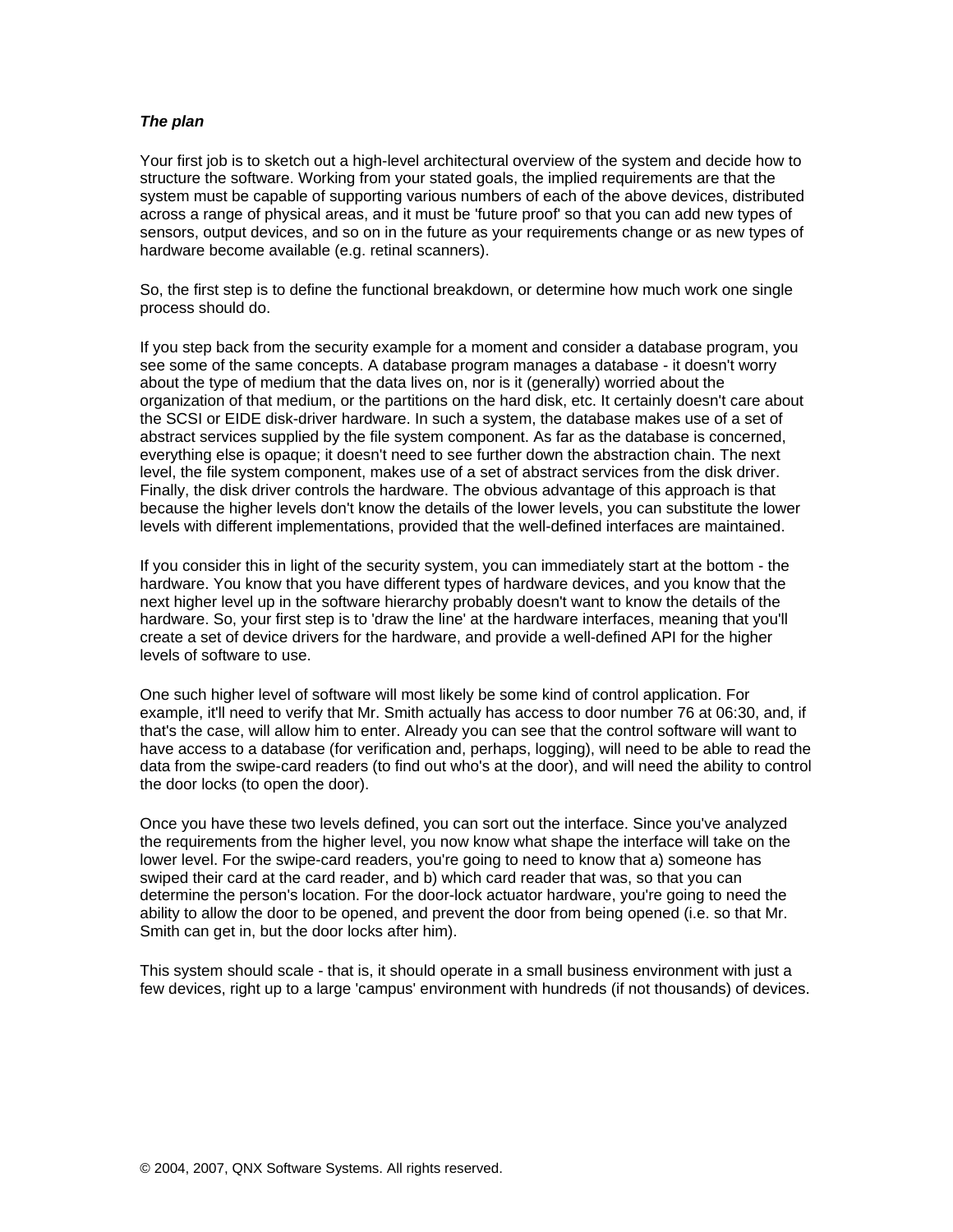When you need to analyze a system for scalability, you're looking at the following issues:

- Is there enough CPU power to handle a 'maximum' system?
- Is there enough hardware capacity (PCI slots, etc.)?
- How do you distribute your system?
- Are there any bottlenecks? Where are they, and how can you get around them?

As you'll see, these scalability concerns are very closely tied to the way you've chosen to break up your design work. For example, if you put too much functionality into a given process (say you had one process that controlled all the door locks), you're limiting how you can distribute that process across multiple CPUs. At the other end of the spectrum, if you put too little functionality into a process, say, for instance, you had one process per function per door lock, you run into the problem of excessive communications and overhead.

So, keeping these goals in mind, let's look at the design for each of your hardware drivers.

## *Door-lock actuators*

Let's start with the door-lock actuators since they're the simplest to deal with. The only thing that you want this driver to do is to allow a door to be opened, or prevent one from being opened. This naturally dictates the form that the commands to the driver will take. You need to tell the driver which door lock it should manipulate and its new state (locked or unlocked). For the initial prototype of the software, those would be the only two commands that I'd provide. Later, to offload processing and to give you the ability to support new hardware, you might consider adding more commands. However, suppose you have two different types of door-lock actuators. One is simply a door-release mechanism that when 'active' means the door can be opened and when 'inactive' means the door can't be opened. The second is a motor-driven door mechanism that when 'active' means the motor turns on, causing the door to swing open and when 'inactive' means the motor releases the door, allowing it to swing closed. Initially, these might look like they're two different drivers with two different interfaces. However, they can be handled by the same interface (but not, however, the same driver). All you really want to do (at a high level) is allow someone to go through the door. Naturally, this means that you'd like to have some kind of timer associated with the door opening. When access has been granted, you'll allow the door to remain unlocked for, say, 20 seconds. After that point, you lock the door. For certain kinds of doors, you might wish to change the time - longer or shorter - as required.

A key question that arises is, where to put this timer functionality. There are three possible places where it can go:

- The door-lock driver itself
- A separate timing-manager driver that then talks to the door-lock driver
- The control program itself

This comes back to issues of design decoupling (and is related to scalability).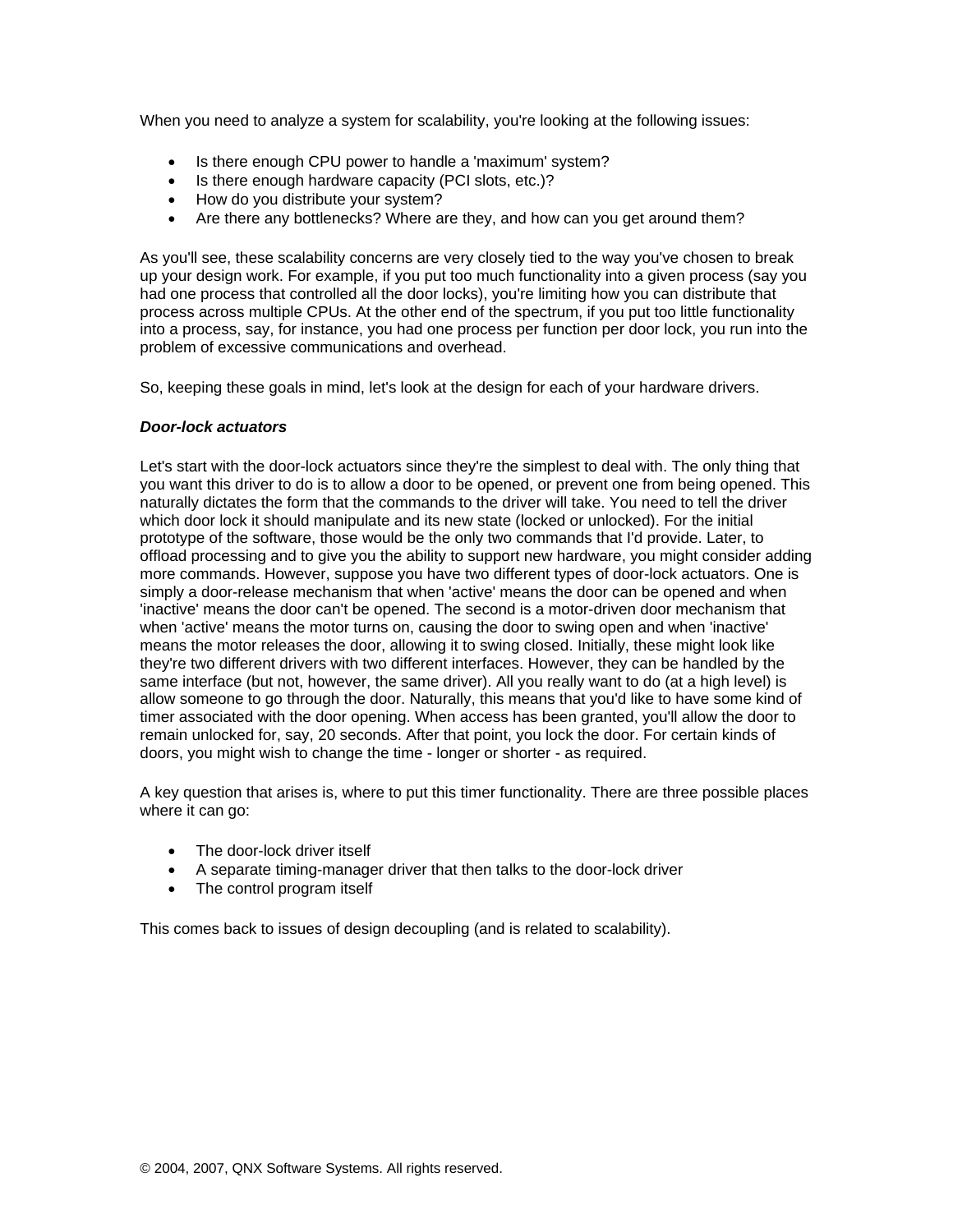At one end of the spectrum, if you put the timing functionality into the control program itself, you're putting additional workload into the control program. Not only does the control program have to handle its normal duties (database verification, operator displays, etc.), it now also has to manage timers. For a small, simple system, this probably won't make much difference. However, once you start to scale your design up into a campus- wide security system, you'll be incurring additional processing in one central location. Whenever you see the phrase 'one central location,' you should immediately be looking for scalability problems. There are a number of significant problems with putting the functionality into the control program:

- **scalability** the control program must maintain a timer for each door; the more doors, the more timers
- **security** if the communications system fails after the control program has opened the door, you're left with an unlocked door
- **upgradeability** if a new type of door requires different timing parameters (for example, instead of just a simple 'lock' and 'unlock' command, it might require multiple timing parameters to sequence various hardware), you now have to upgrade the control program

The short answer here is that the control program really shouldn't have to manage the timers. This is a low-level detail that's ideally suited to being offloaded.

Let's consider the next point. Should you have a process that manages the timers, which then communicates with the door-lock actuators? Again, I'd answer, no. The scalability and security aspects of the points raised above don't apply in this case (you're assuming that this timer manager would be distributed amongst the various CPUs, so it scales well. And, since it's on the same CPU, you can eliminate the communications failure component). The upgradeability aspect still applies, however. But there's a new issue - functional clustering. What I mean by this is that the timing function is tied to the hardware. You might have dumb hardware where you have to do the timing yourself, or you might have smart hardware that has timers built directly into it. In addition, you might have complicated hardware that might require multi-phase sequencing. By having a separate manager performing the timing function, it now has to be aware of the details of the hardware. The problem here is that you've split the knowledge about the hardware across two processes, without gaining any advantages. On a file-system disk driver, for example, this might be similar to having one process responsible for reading blocks from the disk while another one is responsible for writing. You're certainly not gaining anything and, in fact, you're complicating the driver because now the two processes must coordinate with each other to get access to the hardware.

That said, there are cases where having a process that's between the control program and the individual door locks makes sense. Suppose that you wanted to create a 'meta' door- lock driver, for some kind of complicated, sequenced door access (for example, for a high-security application, where you want one door to open, and then completely close before allowing access to another door, and so on). In this case, the meta driver would actually be responsible for cycling the individual door-lock drivers. The nice thing about the way that you've structured your devices is that as far as the control software is concerned, this meta driver looks just like a standard doorlock driver; the details are hidden by the interface.

#### *You're not finished yet!*

Your security system is by no means complete. You've only looked at the door locks and illustrated some of the common design decisions that must be made. Your goals for the door-lock driver were for the process to do as much work as was necessary to provide a clean, simple, abstract interface for higher levels of software to use. You used functional clustering (guided by the capabilities of the hardware) when deciding which functions were appropriate to put into the